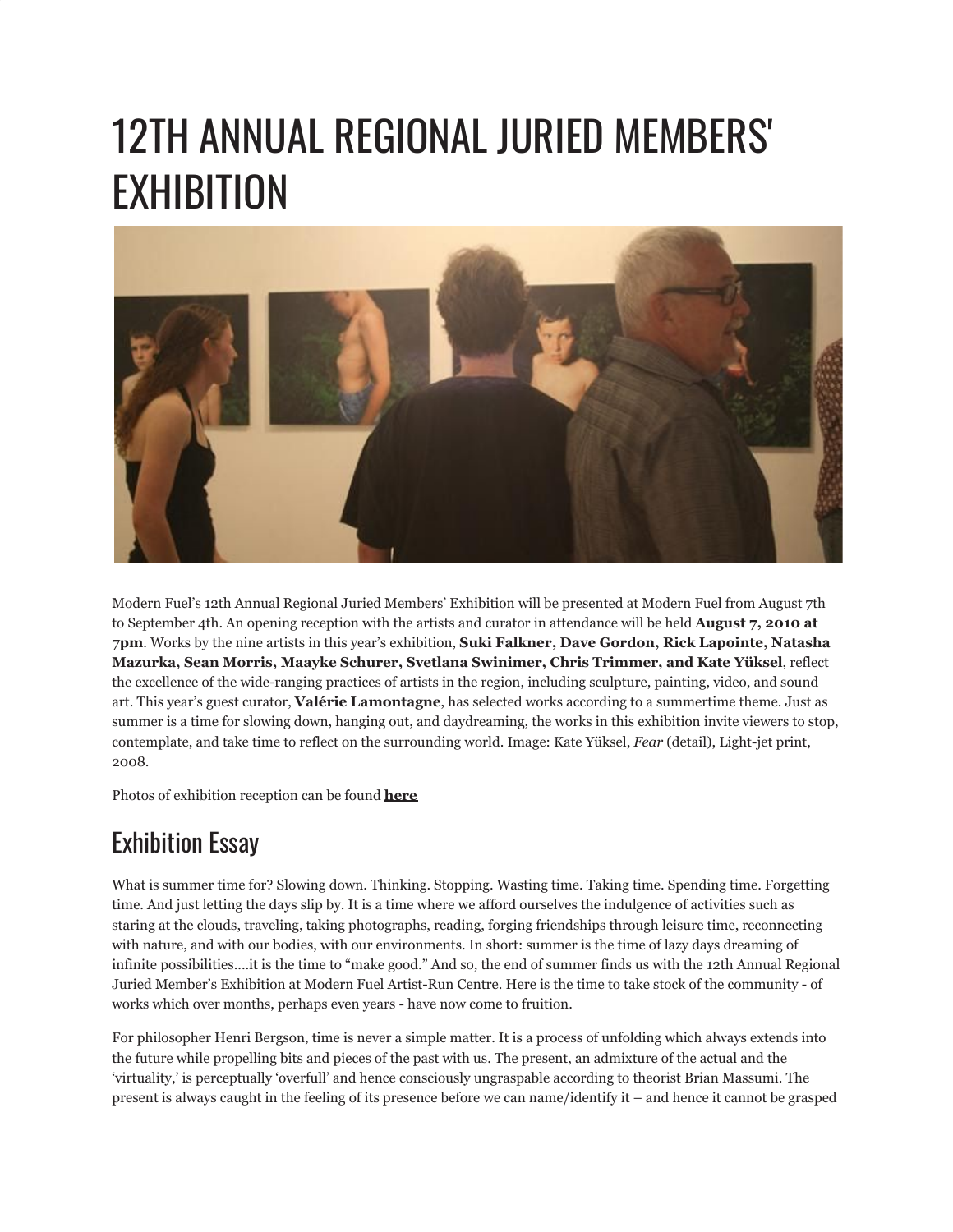but after its passing. Summer is a bit like that, when it ends we know what it was, and yet its experience is a remix of all summers past. And the process of making art is also only crystalized in its own process, unfolding and revealing years of labour and exploration.

The works selected for the Modern Fuel juried exhibition are the result of the complex system of creativity aesthetics, memory, politics, material mastery, and a touch of fantasy. They are also works which beckon us to stop, contemplate, and reflect upon the world around us. They express this protracted space-time relationship we have with summer, where time seems to slip by just a bit more slowly, inviting us to 'feel' the moment ever more so than usual and conjure time investments unique to this leisurely season. Let us take a short voyage into the unique space-time of summer through the selected works:

**Suki Falkner**'s "Passage to India" series utilizes travel clichés to reconstruct time, re-presenting an open-ended narrative of travels in far away places through a series of encaustic photo-transfer arranged in a checkerboard pattern.

**Dave Gordon**'s acrylic paintings "Sleeping Lions and Nietzsche" and "Hay Bales" remind us of the pleasures of the childhood pastime of divining shapes and creatures in passing clouds. Summer is also the time of engaging in materials - building, renovating, moving, making and

**Rick Lapointe**'s minimalist steel sculpture "Smile" speaks to this time where we are ever so present in the shaping of our world.

**Natasha Mazurka**'s lush and colour-saturated oil paintings, "Nicotiana Tobacum" series and "Gotland Russ," reveal the shock of nature in its full bloom as we see it only in these months.

**Sean Morris**' works, such as "A Portrait of the Artist as a Voodoo Doll" and "A Portrait of Alan Turing with Exorcism, or, An IT Repair Manual of Last Resort" evoke the sometimes strange rituals necessary for a successful summer: camping, mosquito bites, hot dogs, beer... and maybe a bit of black magic?

**Maayke Schurer**'s "Nature Drama" video reminds us of the ecological turmoils at hand in our environment where the 'soup' of organic and inorganic materials becomes increasingly complex and intimately bound.

**Svetlana Swinimer**'s "Cosmic Embryos" and "Glaciata" utilize images of ice and the artist's own glass works mixed with video footage of train travels to erect kaleidoscopic structures which invite is to muse on the complex patterns which surround us, at once natural and technological. Summer is the time when we are most outside, most social, most "present" in many ways, and it is also the time when the noises of the cities and people seep into our homes and populate our sonic environments,

**Chris Trimmer**'s sound art "Noise" is a documentary voyage into our relationship with "noise."

**Kate Yüksel**'s "Two Boys" series of photographs is a portrait of the childhood bonds, adventures and experiences created over the luxury of endless summer days. Enjoy, stop, and feel the moment now, before summer slips away for one more cycle of seasons.

**Text by Curator Valérie Lamontagne**, who notes that the title of the exhibition is taken from the title of the 2004 Múm album.

## CURATOR'S BIO:

**Valérie Lamontagne** (Montreal, QC) is a digital media artist, designer, theorist and curator researching techno-artistic frameworks that combine human and nonhuman agencies. She is the Founder and Director of 3lectromode, a design group invested in developing wearables combining state-of-the art technology with current